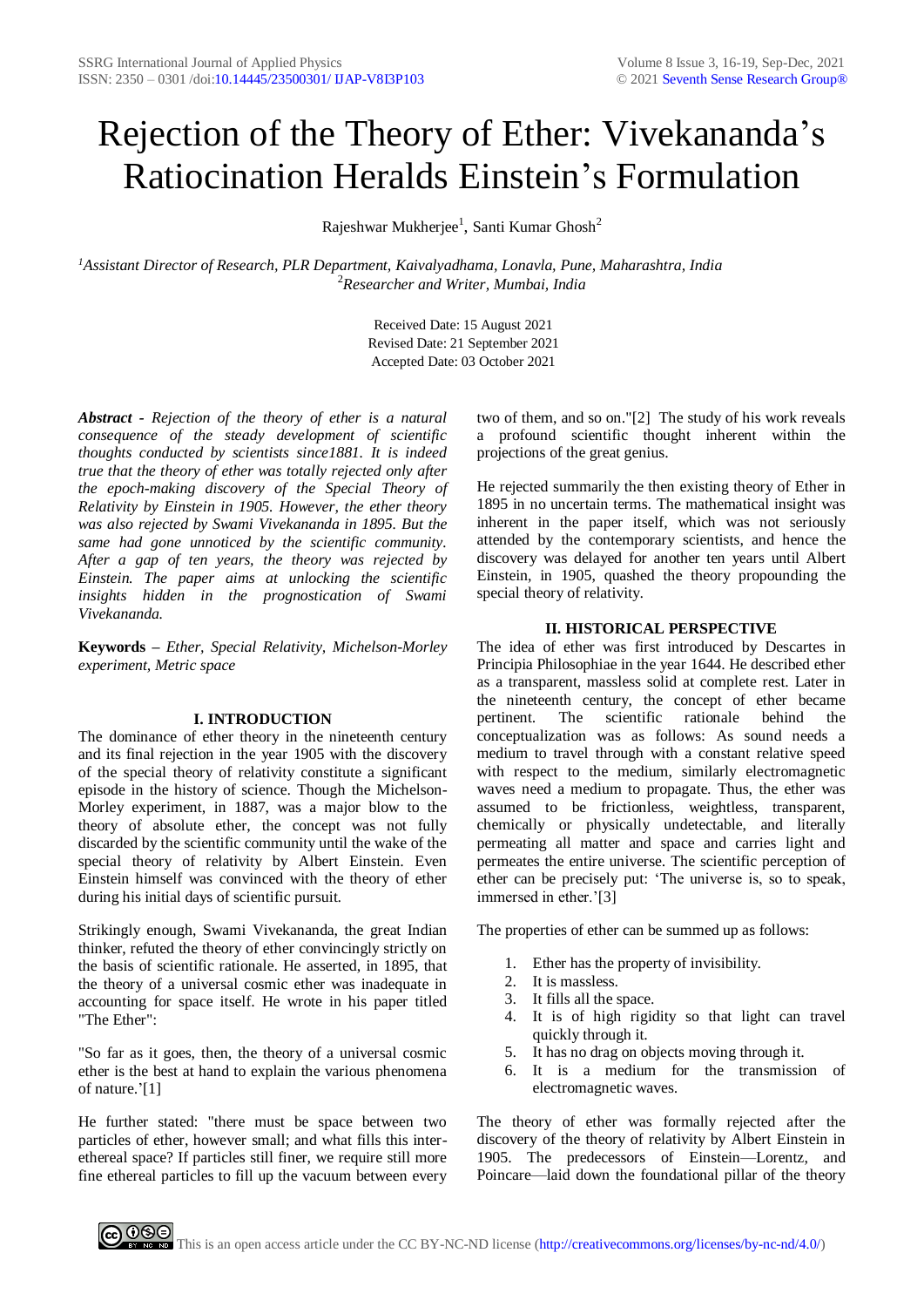of relativity. The two important papers by Lorentz on the electrodynamics of moving bodies that were authored in 1892 and 1895 are very significant in this context. His theory was based on the Newtonian paradigm of the absolute nature of space and time. His works were marked by the assumption of the entity called ether which was considered to be an inert material that pervades the space and also accounts for the space.

It is true that the existence of a hypothetical substance called ether was not universally accepted. The theory was challenged on the basis of the following questions:

- a. How is the ether constructed from its elementary particles?[4]
- b. How does it reveal itself in other phenomena?[5]

Assuming the existence of a universal frame of reference with respect to which the speed of light is independent of its direction of propagation, Michelson performed an experiment in the year 1881 at Potsdam which was intended to measure the motion of the earth through the ether. The experiment was repeated with higher accuracy in high altitude by Michelson and Morley in America. The main idea was to find out the relative speed of light in two different directions along with the other objective to answer the 'puzzling questions' faced by the protagonists of the ether theory.[6] It was anticipated during those days that light propagates relative to some sort of universal frame of reference.

To understand the earth's motion through ether, Michelson and Morley used a pair of light beams formed by a halfsilvered mirror. One beam of light was directed to a mirror along the path parallel to the ether current, and the other was directed along a path perpendicular to it. Both the beams were allowed to end up on a single screen. The clear glass plate ensures that both the beams pass through air and glass of the same thickness. The beams are expected to arrive at the screen in phase and show constructive interference if the transit times remain the same. On the other hand, if the ether current due to the earth's motion was parallel to one of the beams, the same will cause the beams to have different transit times, and the result would be destructive interference at the viewscreen. Although the expected outcome of the experiment was an ether drift, the result was the opposite. No ether drift was detected.[7] The consequences of the negative result are as follows:

- 1. Ether does not exist at all.
- 2. All motion is relative to a specific frame of reference.
- 3. The speed of light is the same for all observers.

The consequences of Michelson and Morley have greatly impacted the world of physics. The result of the Michelson Morley experiment was a verdict of death to the theory of calm ether-sea through which matter moves.'



**Diagram: Michelson Morley Experiment** [8]

Lorentz attempted to introduce a hypothesis that would be able to explain all the predictions of the ether theory on the basis of the theory of relativity. He observed that it necessitated the assumption of a 'local time' which was different from the 'time' in the system of absolute ether. It was theorized that if the fundamental equations of the electron theory in a moving system of inertia were written in terms of local time and space variables, they would assume the same form in all inertial systems. The electromagnetic phenomena appeared to be independent of the state of motion of the system of reference. This new hypothesis was able to maintain the concept of ether for a short span of time. Einstein discovered in 1905 that the results of the Michelson-Morley Experiment shattered the concept of absolute ether. About the merit of this work, Max Planck writes:

'Einstein's work was a keystone to an arch which Lorentz, Poincare, and others had built and which was to carry the structure erected by Minkowski'.[9]

#### **III. Swami Vivekananda's Rejection of the Ether Theory**

## *A. Scientific Characterization of the Swami Vivekananda's proposition on the Rejection of the Prevalent Theory of Ether*

In the year 1895, Swami Vivekananda summarily rejected the concept of Ether on the basis of strictly scientific rationale. He writes:

"there must be space between any two particles of Ether, however small, and what fills this inter- Ethereal space? If particles are still finer, we require still more fine Ethereal particles to fill up the vacuum between every two of them and so on. Thus, the theory of Ether, or material particles in space, though accounting for the phenomena in space, cannot account for space itself"[10]

The proposition of Swami Vivekananda may be technically summarized as follows:

*a) Proposition:* Ether, as composed of material particles in space, does not account for the space itself.

*b) Explanation***:** According to contemporary scientific views, ether is considered to be an elastic and material entity pervading matter and space. Since ether is made up of ethereal particles, there must be some space between any two ethereal particles. If it is considered that some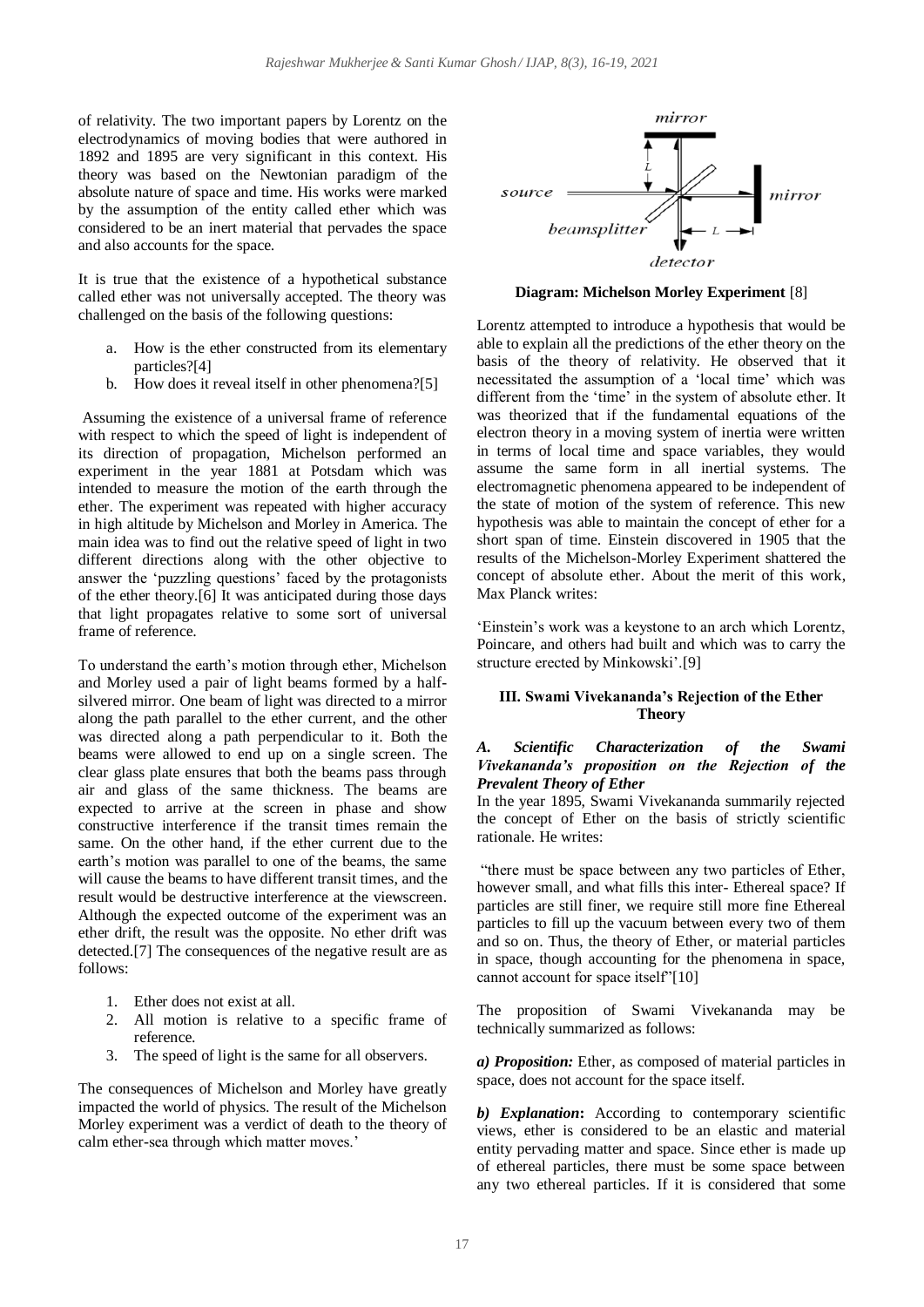finer ethereal particles fill the inter-ethereal space, then there must be some space, however small, between any two of these finer ethereal particles. The inter-ethereal space between any two of these finer particles must then be filled with finer particles. Now, there must be some element of space between any two of these finer particles. Thus, the smallest of two ethereal particles are always separated by an element of space, however small. Therefore, the ether as a material cannot fully account for the space.

*c) Analysis and Inference***:** The contemporary theory of ether, as a material entity accounting for the space, stands rejected.

The above idea may be mathematically illustrated in terms of metric:

A metric may be defined as the rule to measure the distance between any two elements of a non-empty set X.

Mathematically speaking, a metric on the set X is a function  $d: X \times X \to [0, \infty)$  s.t the following conditions are satisfied  $\forall x, y, z \in X$ 

- (i)  $d(x, y) \geq 0$ ,  $\forall x, y \in$  $X$  (nonnegativity property)
- (ii)  $d(x, y) = 0 \Leftrightarrow x = y \forall x, y \in X$
- (iii)  $d(x, y) = d(y, x) \forall x, y \in$ X (symmetry property)
- (iv)  $d(x, y) \leq d(x, z) + d(z, y) \forall x, y, z \in$ X (triangle inequality)

Where  $X$  is a non-empty set, the ordered pair  $(X, d)$  is called a metric space.

If we take the set of real numbers as X, which means  $X =$ R with  $d(x, y) = |x - y|$ , which is the absolute value of the difference (x-y) or the distance between any two randomly chosen real numbers, then

- (i)  $d(x, y) = |x y| \ge 0 \forall x, y \in R$
- (ii)  $|x y| = 0 \Leftrightarrow x = y \forall x, y \in R$
- (iii)  $|x y| = |y x| \forall x, y \in R$
- (iv)  $|x y| = |(x z) + (z y)| \le |x z| +$  $|z - y| \forall x, y, z \in R$

Hence,  $d(x, y) = |x - y|$  It is a metric, and so  $(R, d)$  is a metric space.

Now, let us take any two points  $x_1, y_1$  in between x and y. Then, for  $d(x_1, y_1) = |x_1 - y_1|$ 

(i) 
$$
|x_1 - y_1| \ge 0 \forall x_1, y_1 \in R
$$
  
\n(ii)  $|x_1 - y_1| = 0 \Leftrightarrow x_1 = y_1 \forall x_1, y_1 \in R$   
\n(iii)  $|x_1 - y_1| = |y_1 - x_1| \forall x_1, y_1 \in R$   
\n(iv)  $|x_1 - y_1| = |(x_1 - z_1) + (z_1 - x_1)|$   
\n $\le |x_1 - z_1| + |z_1 - x_1| \forall x_1, y_1, z_1 \in R$ 

This shows that  $d(x_1, y_1)$  Also forms a metric.

Similarly, for another pair of points  $x_2, y_2$  in between the points  $x_1$  and  $y_1$ , the distance function  $d(x_2, y_2) =$  $|x_2 - y_2|$  Also satisfies the axioms of metric. Hence  $d(x_2, y_2)$  Also forms a metric.

Proceeding this way, we can show that between any two points x and y (where  $d(x, y)$  Forms a metric), there are infinitely many metrics. Now, if we keep proceeding this way, then after infinite times  $d(x, y) > 0$ , provided x, y are two distinct points. There is always a positive distance element between any two distinct points in space.

Let there be two ether particles. Let their position be given by P  $(x_1, x_2)$  and Q  $(y_1, y_2)$ . Then the distance function is  $(P, Q) = \sqrt{(x_1 - y_1)^2 + (x_2 - y_2)^2}$ . Now,

(i) 
$$
(x_1 - y_1)^2 \ge 0
$$
,  $(x_2 - y_2)^2 \ge 0$   
\n $\Rightarrow (x_1 - y_1)^2 + (x_2 - y_2)^2 \ge 0$   
\n $\Rightarrow \sqrt{(x_1 - y_1)^2 + (x_2 - y_2)^2} \ge 0$   
\n $\Rightarrow d(P, Q) \ge 0$ 

(ii) 
$$
d(P,Q) = 0
$$
 (whenever the particles are not  
distinct)  
 $\Leftrightarrow \sqrt{(x_1 - y_1)^2 + (x_2 - y_2)^2} = 0$   
 $\Leftrightarrow (x_1 - y_1)^2 + (x_2 - y_2)^2 = 0$   
 $\Leftrightarrow (x_1 - y_1)^2 = 0, (x_2 - y_2)^2 = 0$   
 $\Leftrightarrow x_1 = y_1, x_2 = y_2$   
 $\Leftrightarrow (x_1, x_2) = (y_1, y_2)$   
 $\Leftrightarrow P = Q$   
(iii)  $d(P,Q) = \sqrt{(x_1 - y_1)^2 + (x_2 - y_2)^2}$   
 $= \sqrt{(y_1 - x_1)^2 + (y_2 - x_2)^2} = d(Q, P)$ 

Let R  $(z_1, z_2)$  be the position of another ether particle. Then

$$
d(P, Q) = \sqrt{(x_1 - y_1)^2 + (x_2 - y_2)^2}
$$
  
=  $\{\sum_{i=1}^2 (x_i - y_i)^2\}^{\frac{1}{2}}$   
=  $\{\sum_{i=1}^2 (x_i - z_i + z_i - y_i)^2\}^{\frac{1}{2}}$   
 $\leq {\{\sum_{i=1}^2 (x_i - z_i)^2\}^{\frac{1}{2}}} +$   
 $\{\sum_{i=1}^2 (z_i - y_i)^2\}^{\frac{1}{2}}$  [by Minkowski's  
inequality]  
=  $d(P, R) + d(R, Q)$ 

Hence,  $d(P, Q)$  Satisfies the axioms of metric. Hence the distance between any two distinct ether particles is always greater than zero. It proves that inter-ethereal space exists, which is not filled up by any ether particle. Therefore, ether cannot account for space, and hence the theory of ether is repudiated.

#### **IV. CONCLUSION**

Rejection of the theory of ether is a natural consequence of the steady development of scientific thoughts and rigorous experiments conducted by scientists since1881. It is indeed